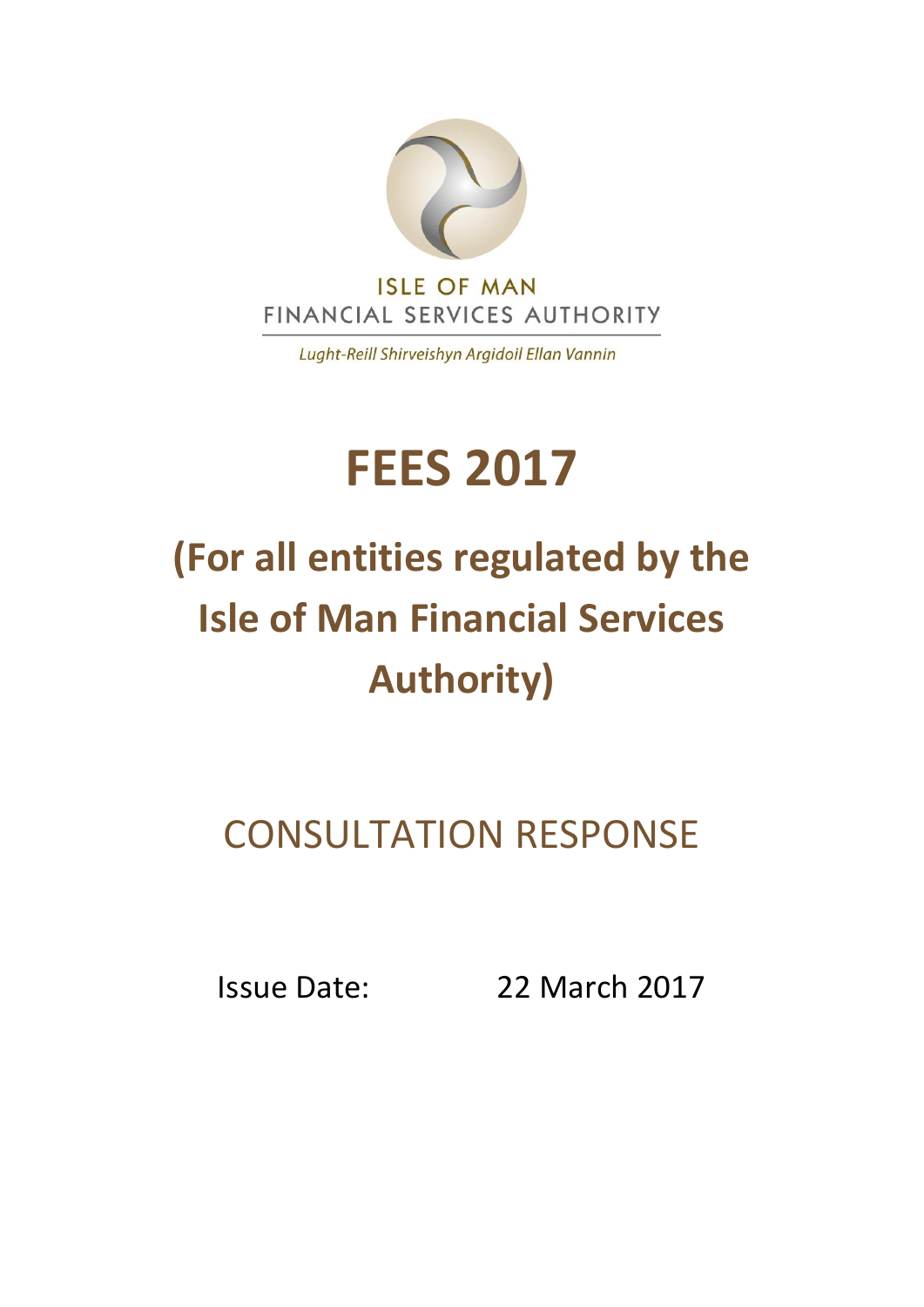# **TABLE OF CONTENTS**

| <b>Section</b> | <b>Heading</b>                | Page |
|----------------|-------------------------------|------|
|                | Glossary                      | 3    |
| 1              | Introduction                  | 4    |
| 2              | Background                    | 4    |
| 3              | Consultation response         | 5    |
| 4              | <b>Regulations and Orders</b> | 5    |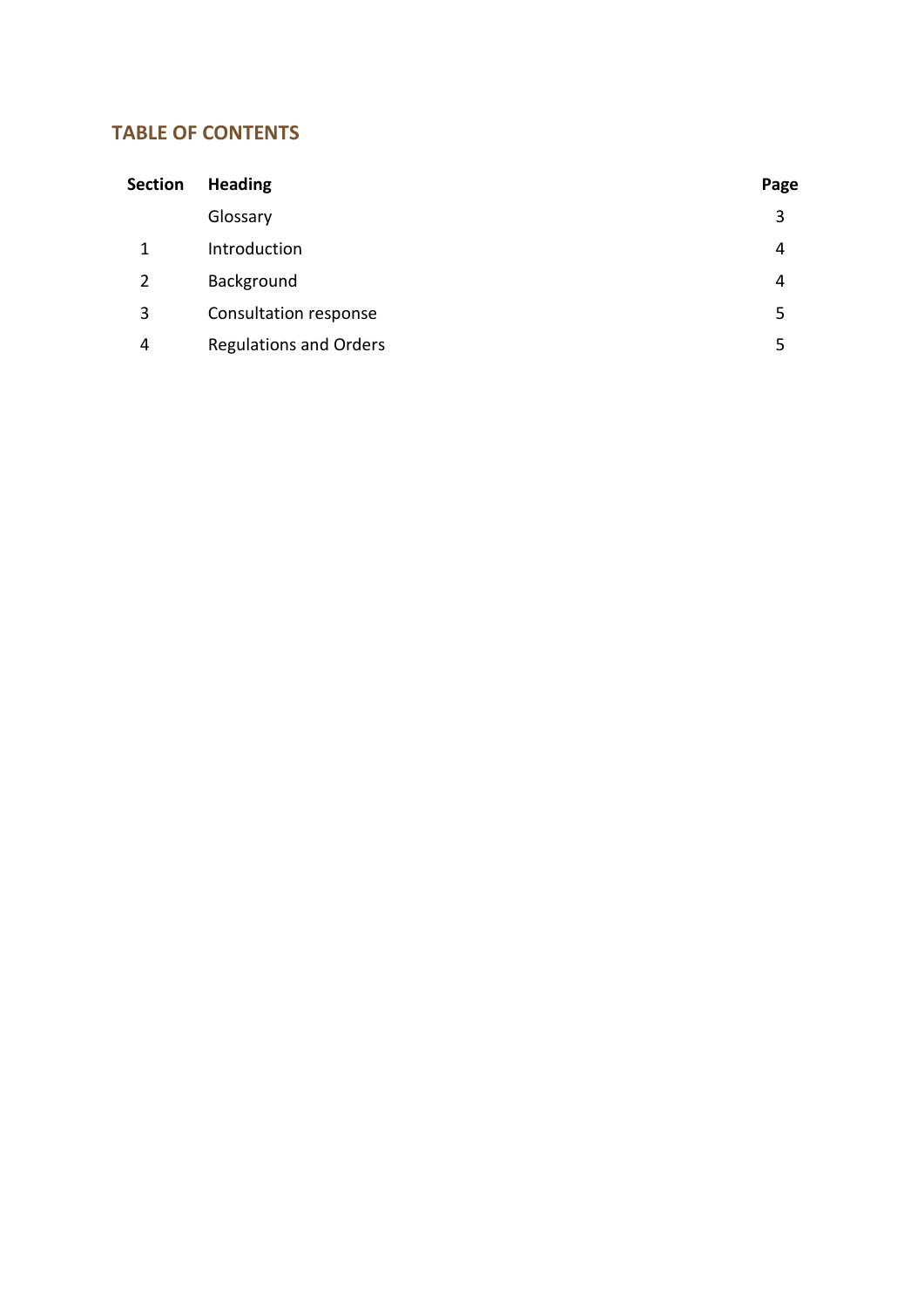#### **GLOSSARY OF TERMS**

| Term                                         | <b>Meaning in this document</b>                                                                                                                                                     |
|----------------------------------------------|-------------------------------------------------------------------------------------------------------------------------------------------------------------------------------------|
| <b>Authority</b>                             | Isle of Man Financial Services Authority                                                                                                                                            |
| CISA <sub>08</sub>                           | <b>Collective Investment Schemes Act 2008</b>                                                                                                                                       |
| <b>Fees Orders and</b><br><b>Regulations</b> | Collective Investment Schemes (Fees) Order 2017<br>Financial Services (Fees) Order 2017<br>Insurance (Fees) Regulations 2017<br>Registered Schemes Administrators (Fees) Order 2017 |
| <b>FSA08</b>                                 | <b>Financial Services Act 2008</b>                                                                                                                                                  |
| <b>FSC</b>                                   | <b>Financial Supervision Commission</b>                                                                                                                                             |
| <b>IA08</b>                                  | <b>Insurance Act 2008</b>                                                                                                                                                           |
| <b>IPA</b>                                   | <b>Insurance and Pensions Authority</b>                                                                                                                                             |
| <b>RBSA00</b>                                | <b>Retirement Benefit Schemes Act 2000</b>                                                                                                                                          |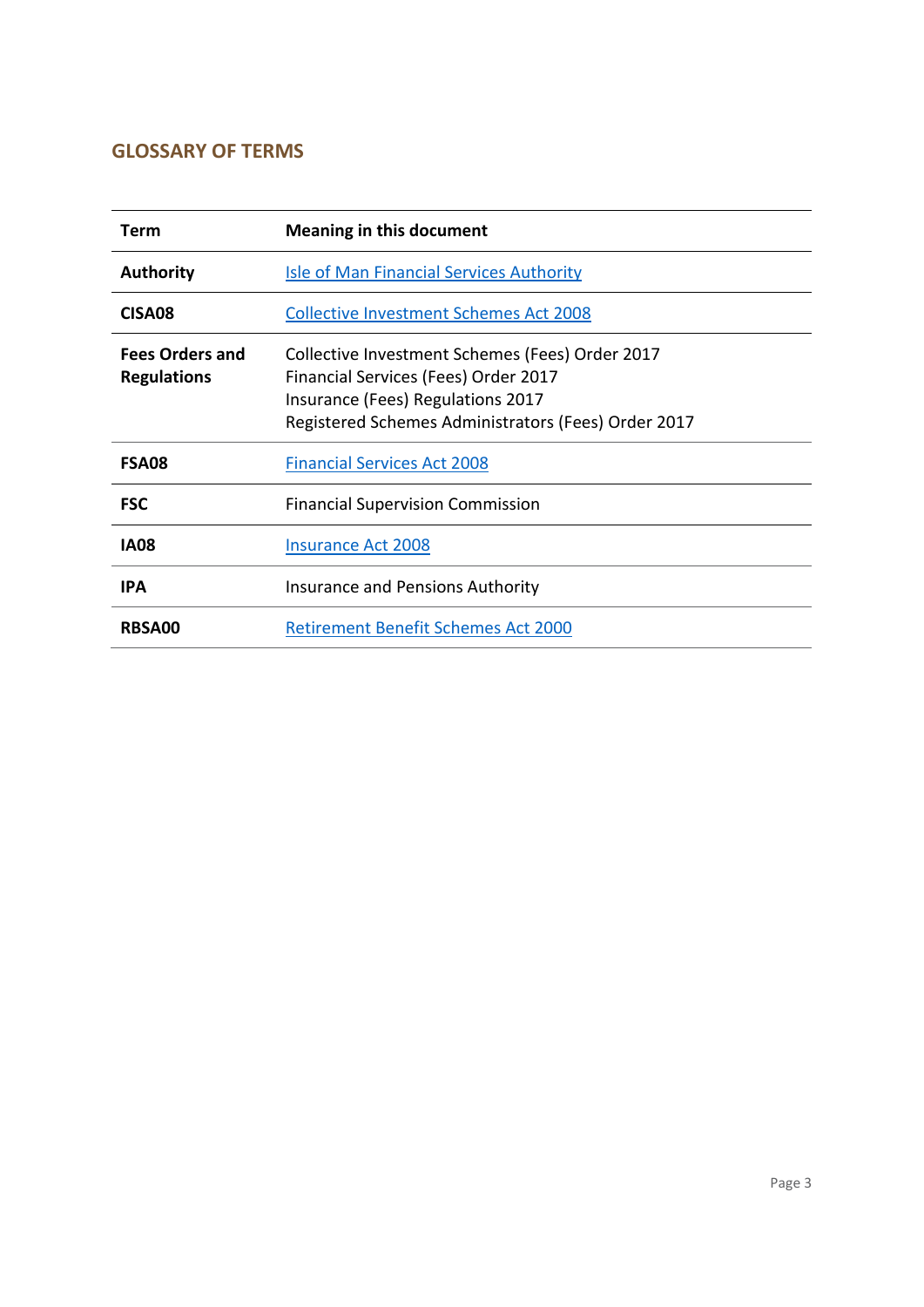### **1 INTRODUCTION**

On 25 November 2016, the Isle of Man Financial Services Authority ('**the Authority**') issued for consultation the –

- Draft Collective Investment Schemes (Fees) Order 2017;
- Draft Financial Services (Fees) Order 2017;
- Draft Insurance (Fees) Regulations 2017; and
- Draft Registered Schemes Administrators (Fees) Order 2017.

The purpose of the consultation was to set out the fees that will be payable from 2017 by all persons that hold permissions under the Financial Services Act 2008 ("**FSA08**"), Insurance Act 2008 ("**IA08**"), Retirement Benefit Schemes Act 2000 ("**RBSA00**") or that have responsibility for funds/schemes under the Collective Investment Schemes Act 2008 ("**CISA08**").

The consultation closed on 6 January 2017.

#### **2 BACKGROUND**

#### **2.1 Background**

#### **2.1.1 Fees for former Financial Supervision Commission ('FSC') licenceholders**

Fees for former FSC licenceholders have previously been increased biennially and were last raised in 2015. That increase was not set at a fixed percentage, but varied according to factors including licenceholder sector, business volumes, number of sub-classes of regulated activity etc. In 2016 the FSA08 fees were updated purely to reflect the introduction of the crowdfunding and alternative banking regimes.

Fees under FSA08 and CISA08 are charged in July or August each year.

#### **2.1.2 Fees for former Insurance and Pensions Authority ('IPA') regulated entities**

Fees for former IPA regulated entities have been revised annually since 2010. The IPA committed to restricting its fee increases to inflation since 2013. A separate levy collected from insurers and insurance managers in 2014 was a one-off charge in respect of a specific project.

Fees for authorised insurers and permit holders are charged in April each year. Fees for insurance managers are charged in July each year. Insurance intermediaries apply annually for registration and so the application fee is payable on an annual basis on the date of first